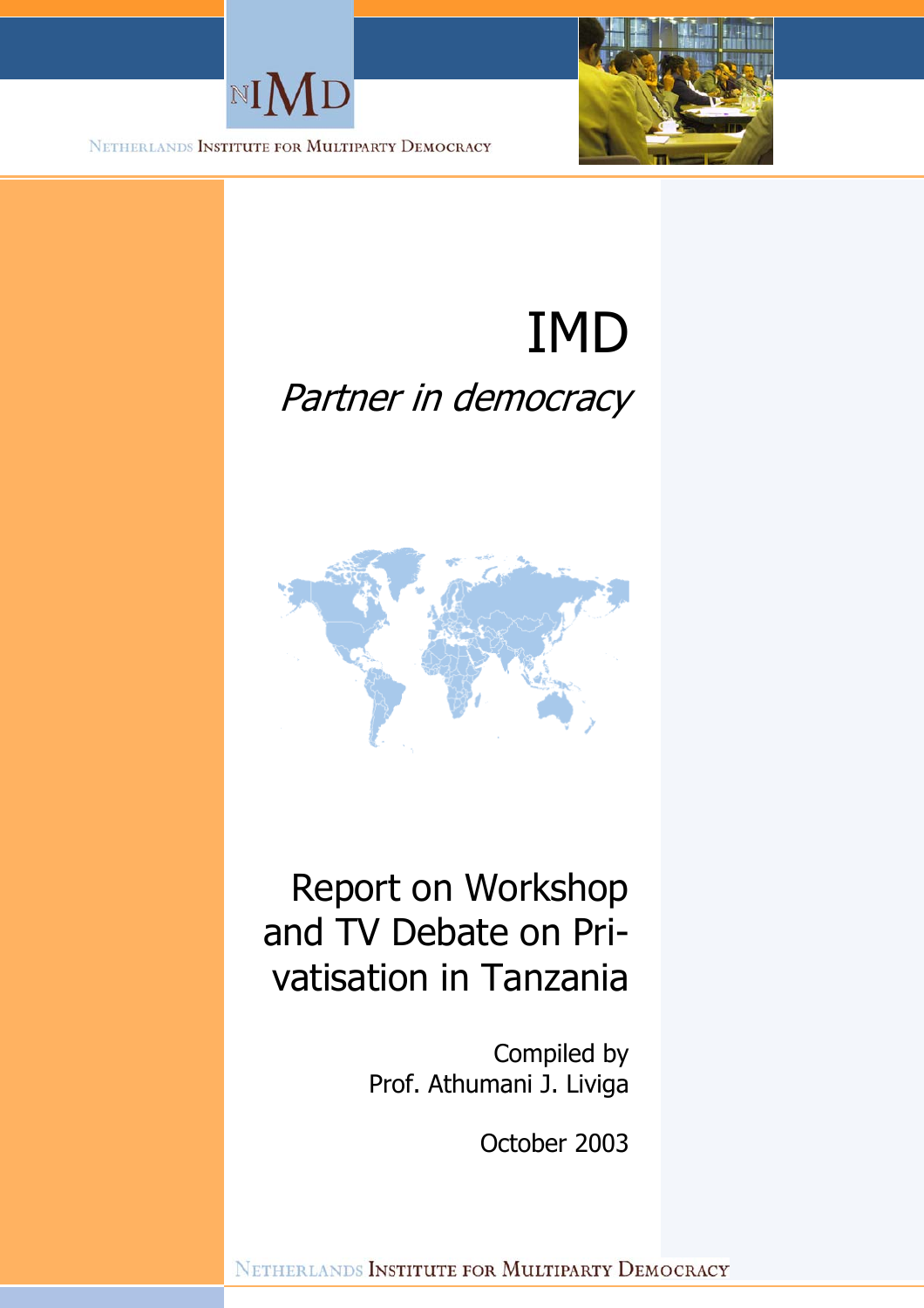Netherlands Institute for Multiparty Democracy Korte Vijverberg 2 2513 AB The Hague The Netherlands Tel.: +31 70 311 5464 Fax: +31 70 511 5465 www.IMD.org info@IMD.org

The IMD encourages dissemination of its work and will respond promptly for requests for permission for reproduction or translation. This is an IMD publication. The IMD´s publications are not a reflection of specific national or political interests. Views expressed in this publication do not necessarily represent the views of IMD´s Supervisory Council or Board members.

2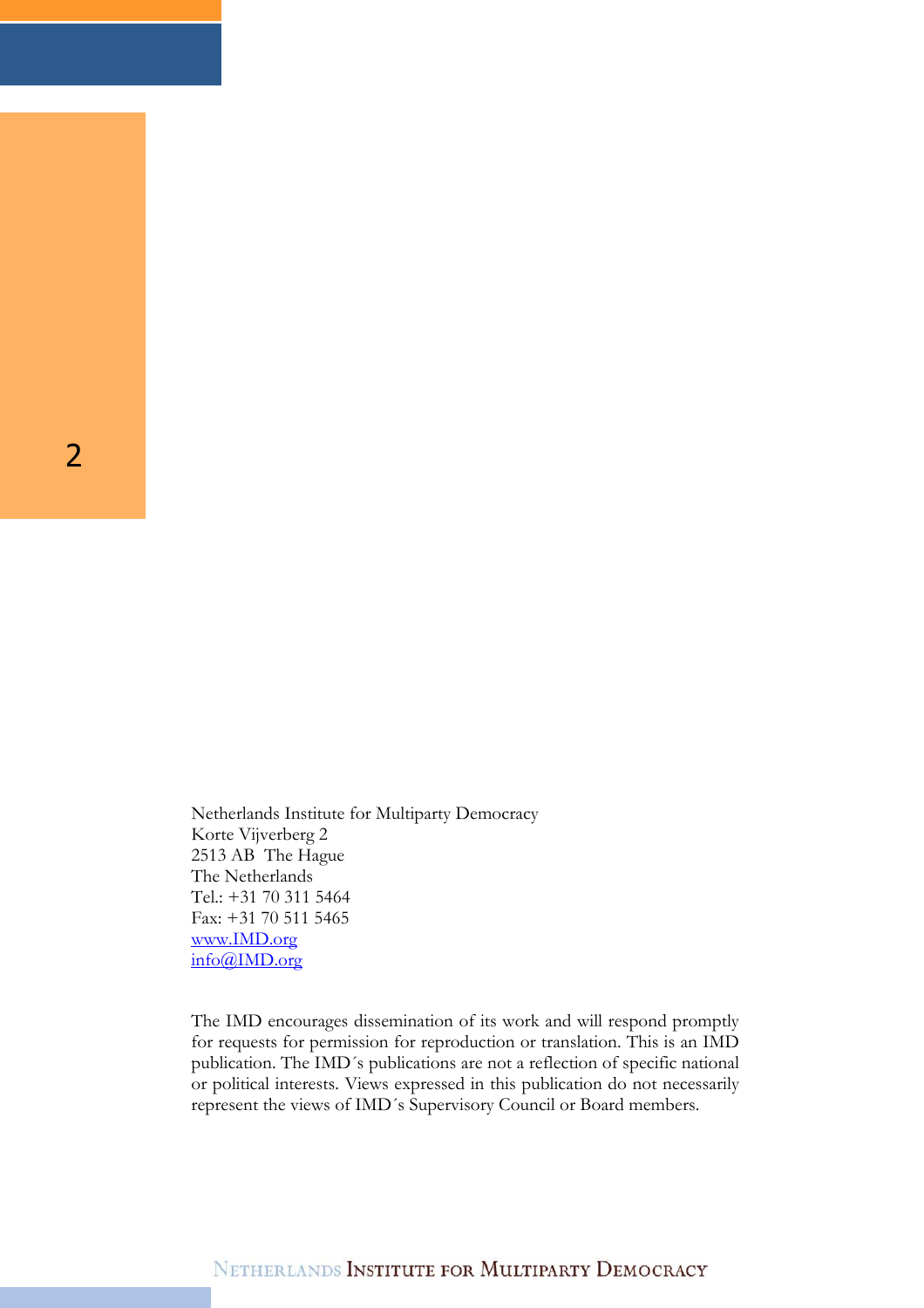# **Contents**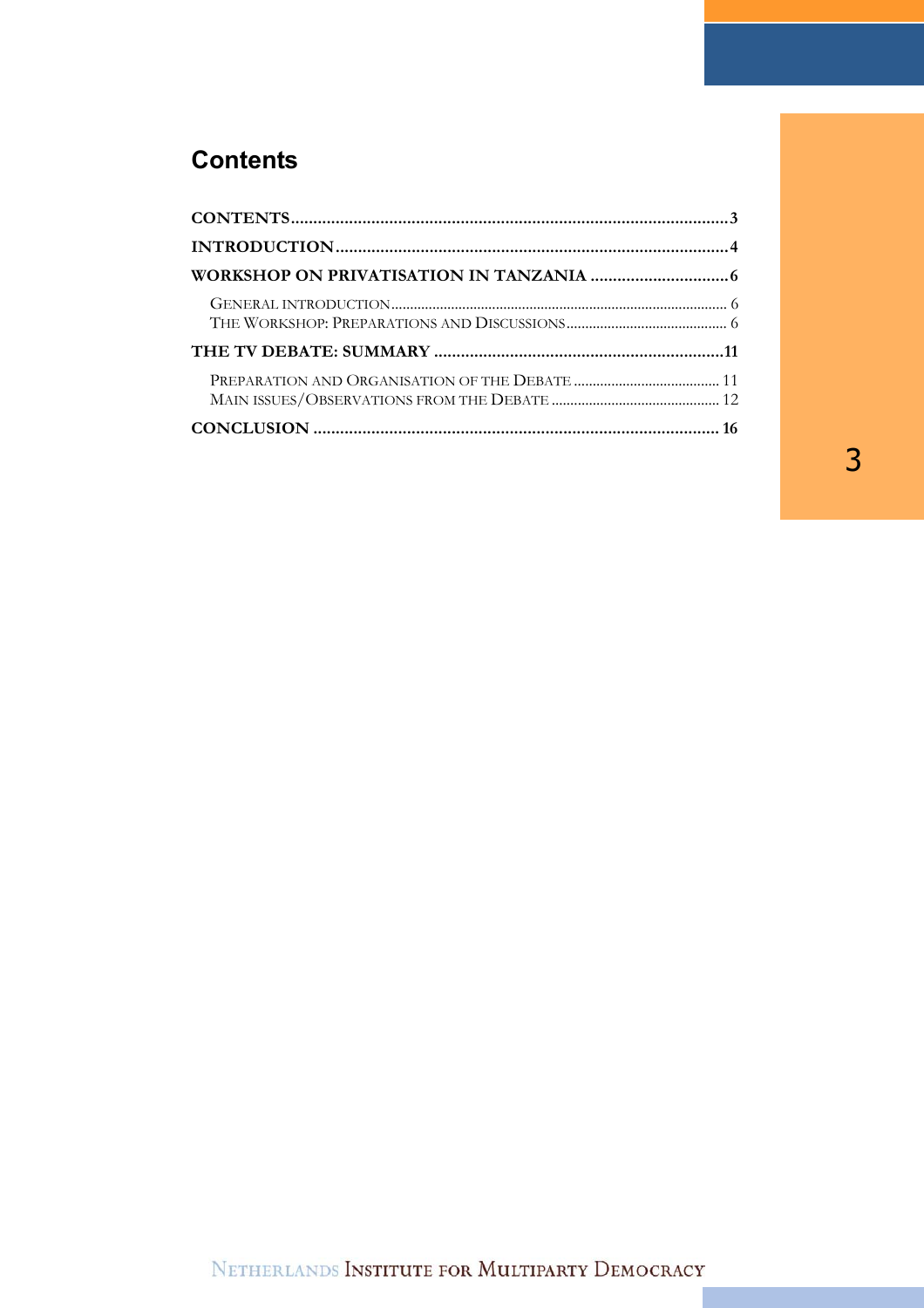### **Introduction**

The IMD has for the past two years been assisting political parties in Tanzania to enhance democratic practices by providing, among other things, technical expertise and financial resources. The assistance extended to political parties in Tanzania covers initially the six parties represented in the National Assembly (or Union Parliament), that is, parliamentary parties. Currently there are six parties represented in the Union Parliament and these include the ruling party, Chama Cha Mapinduzi (CCM), United democratic Party (UDP), Chama Cha Maendeleo na Demokrasia (CHADEMA), Tanzania labour Party (TLP), Civic United Front (CUF) and National Convention for Reconstruction and Reform (NCCR-Mageuzi). The Institute has assisted the parties individually by funding projects they have initiated in various areas including training of trainers, policy formulation, mobilisation, campaigning etc. The parties in Tanzania are also allowed to have joint programs the IMD could fund in order to assist those parties, which are not represented, in parliament. To date, however, this is yet to materialise not because the IMD has not made its position clear but more so because the parties have not submitted a proposal to that effect.

The IMD has also provided the political parties in Tanzania with a rare opportunity to come together and discuss issues of national importance. In September 2002 the Institute organised a live TV debate, which gave the parties the first forum to present together and debate their policy positions on poverty reduction in Tanzania. As expected the debate drew some considerable attention for it was the very first time such a debate was conducted in the country after reintroduction of multiparty politics in 1992. The debate generated such interest that both the parties and the public immediately asked for a second debate to be held if IMD could arrange one before the 2005 general elections. As part of its program in Tanzania the IMD agreed and in collaboration with ITV and the BBC organised such debate, which was held on the  $27<sup>th</sup>$  September 2003 and broadcast live on both ITV and Radio One. The theme of the debate was *Privatisation in Tanzania*, which was selected and unanimously agreed upon by the parties themselves.

The IMD did more than pay for the debates in both 2002 and 2003. For the 2002 debate the Institute arranged for all the parties to be assisted through a consultant to first, prepare their policy positions and secondly, through the debate moderator held a seminar for the leaders of the political parties on how to conduct themselves during the debate. The setting was slightly different for 2003 live TV debate. The difference was in respect of preparation for the debate, which included a workshop for the leaders of the parties and invited participants. The workshop was on the same topic – *Privatisation in Tanzania* – and its objectives included, among others, to help the parties understand the concept of privatisation, get a detailed analysis of what has transpired in Tanzania from the relevant authorities – the Presidential Sector Reform Commission (PSRC) and share other experiences from invited international experts on the subject.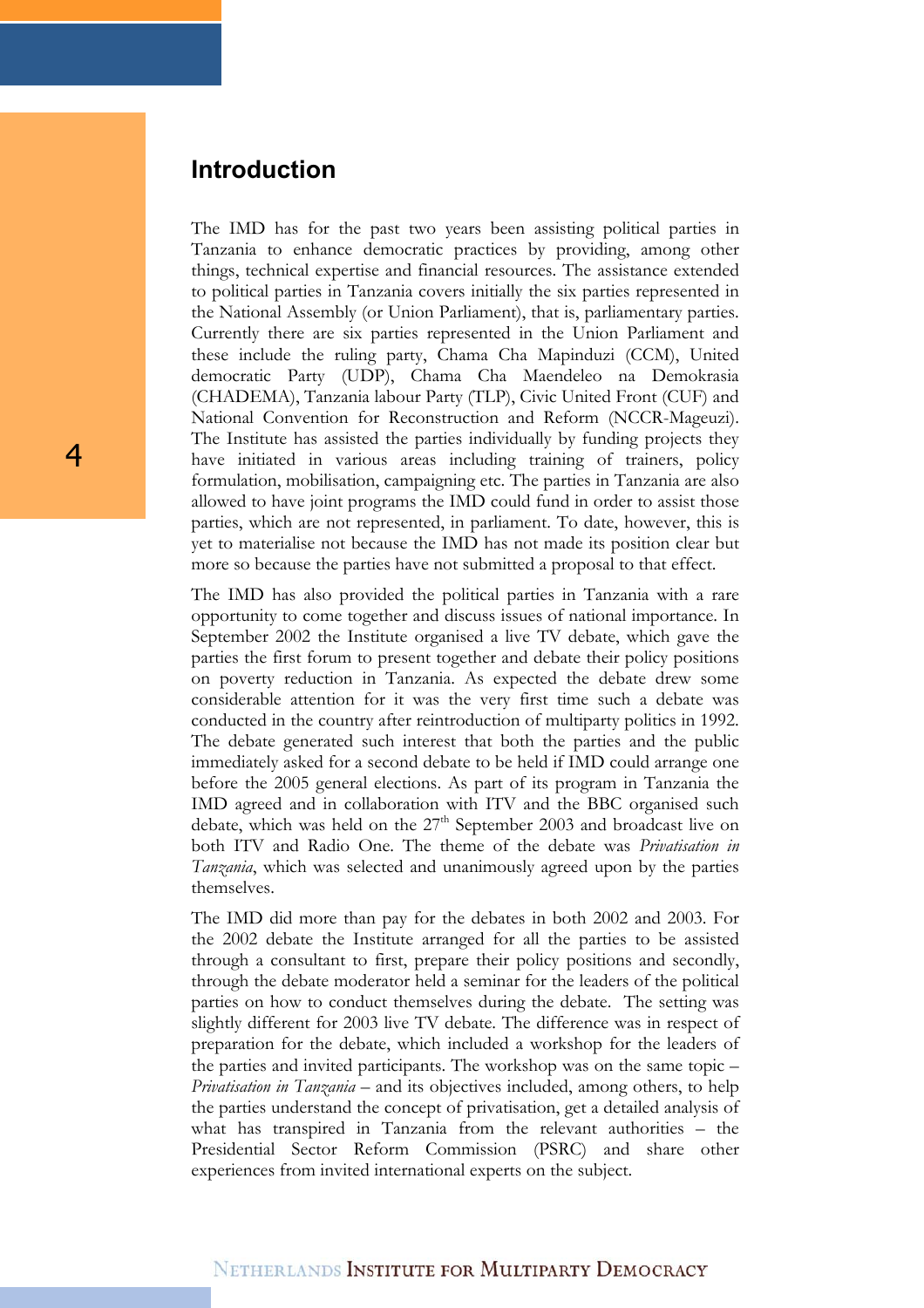The workshop was also intended to enrich the individual party policy papers which, like in 2002, the political parties had to prepare with the assistance of a consultant paid for by IMD.

This report covers two major events starting with, in part one, the workshop. This part will briefly describe the IMD contribution to the parties, what the parties did and outcome of the workshop in terms of its expected output on the debate. Part two of this report contains an assessment of the TV live debate with specific reference to performance of the party leaders, reactions from the floor and a brief summary of the reactions from the general public as reported in various issues of leading daily English and Kiswahili language papers.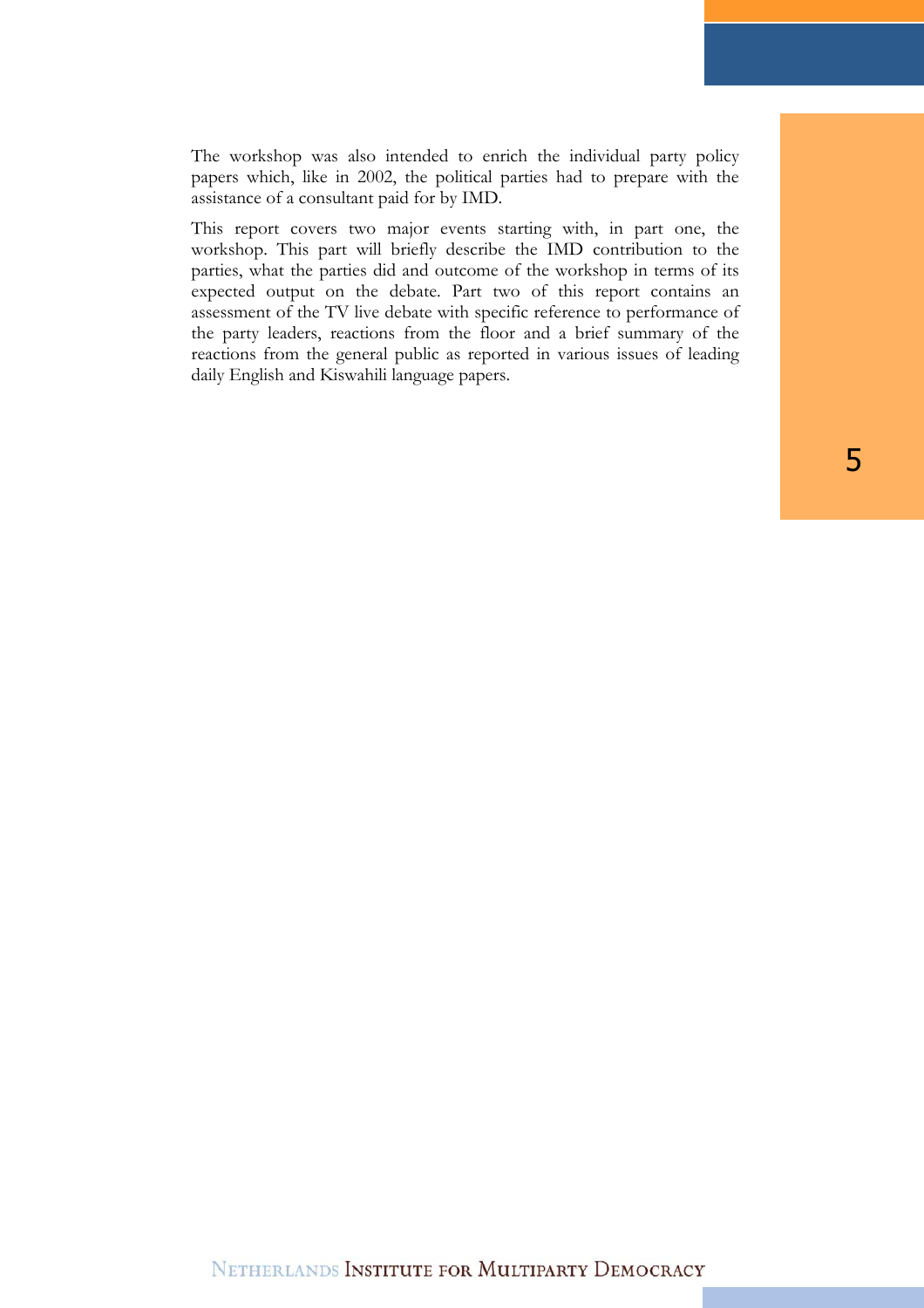### **Workshop on Privatisation in Tanzania**

### **General introduction**

As stated above the workshop was organised by the IMD to give political party leaders in Tanzania an opportunity to gain detailed insights on privatisation in general and how the exercise has been conducted in Tanzania in particular. It was a two-day workshop attended by representatives from all the six parties with representation in parliament. With the exception of CCM, which, was not represented by either its national chair or secretary general, each of the other five parties was represented by high-ranking officers including party chairpersons and their secretary-generals or vice chair or members of the executive committees. Prof. Rwekeaza Mukandala of the University of Dar es Salaam chaired the workshop, which had three international resource persons presenting papers. The presentations were arranged in such a way that the first day participants were introduced to the concept of privatisation and related issues by a panel of international experts. The second day was reserved for discussion of privatisation drawing lessons from Tanzania.

The order of presentation of papers and deliberations was as follows: For the first day, Mr. Ad Melkert, former party leader (Dutch Labour Party) and minister of social affairs and nowadays the Netherlands representative at the World Bank presented a paper on *Privatisation: Don't be afraid, Don't be naive*; Prof. Adebayo Olokushi, currently Secretary General of the Council for the Development of Social Science Research in Africa (CODESRIA) presented a paper on *Privatisation from the North-South Perspective;* and Mr. Reg Rumney, Executive Director, BusinessMap Foundation of South Africa presented a paper on *South Africa Privatisation – Lessons for Africa*. And on the second day, Mr. John Rubambe, the Executive Chairman of the Parastatal Sector Reform Commission (PSRC), which is responsible for privatisation in Tanzania, presented a paper on *The Tanzanian Experience on Privatisation and the Role of the PSRC*. Two papers delivered by Mr. Stone of City Water and a representative of an NGO on *Tanzanian Experience of Water Privatisation* followed Mr. Rubambe's presentation.

#### **The Workshop: Preparations and Discussions**

In preparing for the workshop the consultant and author of this report had been given specific instructions (ToR), which included, among others, the following:

- Conducting research into privatisation and provide the six Tanzania parliamentary political parties, CHADEMA, CCM, NCCR-Mageuzi, TLP and UDP with information on privatisation and advice on policy formulation;
- To conduct in-depth research into privatisation, including areas such as role of government, role of foreign direct investment, role of local investors, constraints, critique of PSEC, and case studies;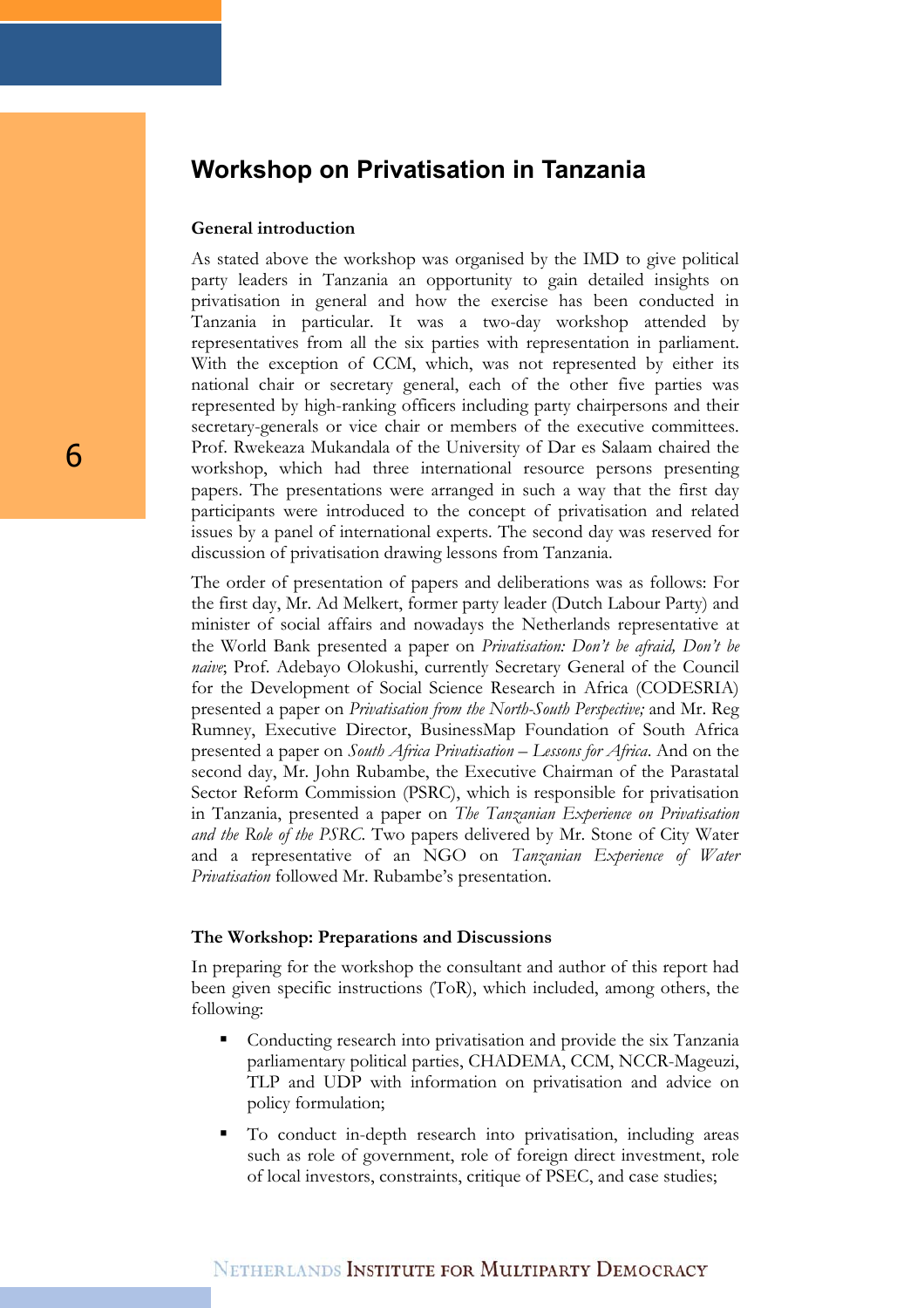- To formulate questions to be answered by political parties regarding their policy responses to the issues, respond to queries and set the parties "homework"; and
- To ascertain what information the political parties require; and to discuss the reaction of individual political parties in detail, examine solutions to problems, iron out inconsistencies, explore arguments (ideology) behind solutions, and explore how the political parties would finance such policies in reality.

In line with the ToR the consultant visited all the six parties and established contact with officers who were assigned the task of preparing the policy papers. With the exception of CCM, where only one person, Mr. Cosmas Hinju received the consultant, all the other parties had earmarked a team of three or four people to work with the consultant. In terms of learning the opposition parties were extremely keen to get information and use it for developing their policy statements. One of the specific exercises with each of the six parties was to get a list of their expectations from the privatisation workshop. Their individual expectations were compiled into one list, which was forwarded to the resource persons to respond to in their papers. The following issues were raised by the parties as what they had wanted to get from the presenters at the workshops:

- History of privatisation background and reasons for privatisation, advantages and disadvantages;
- Differences with/or relationship with globalisation;
- A clear understanding of what is involved in privatisation, is it conversion of state owned enterprises into private owned entities or the building of an economy based on private ownership of the means of production and distribution of goods and services;
- Modalities for peoples participation in the exercise of privatisation, taking into account the fact that some countries have never been "socialist states" or aspired to build one, e.g., Kenya;
- Is privatisation a form of conditionality for IMF/World bank relationship with developing countries like Tanzania;
- Exposure to privatisation policies of other countries including contract terms between government and buyers of privatised enterprises;
- Experiences from other countries especially Europe, focusing on whether privatisation is selling of national /state enterprises to private foreign capital, and comparison of Tanzania's experience with other countries;
- Role of opposition political parties in the privatisation exercise;

# 7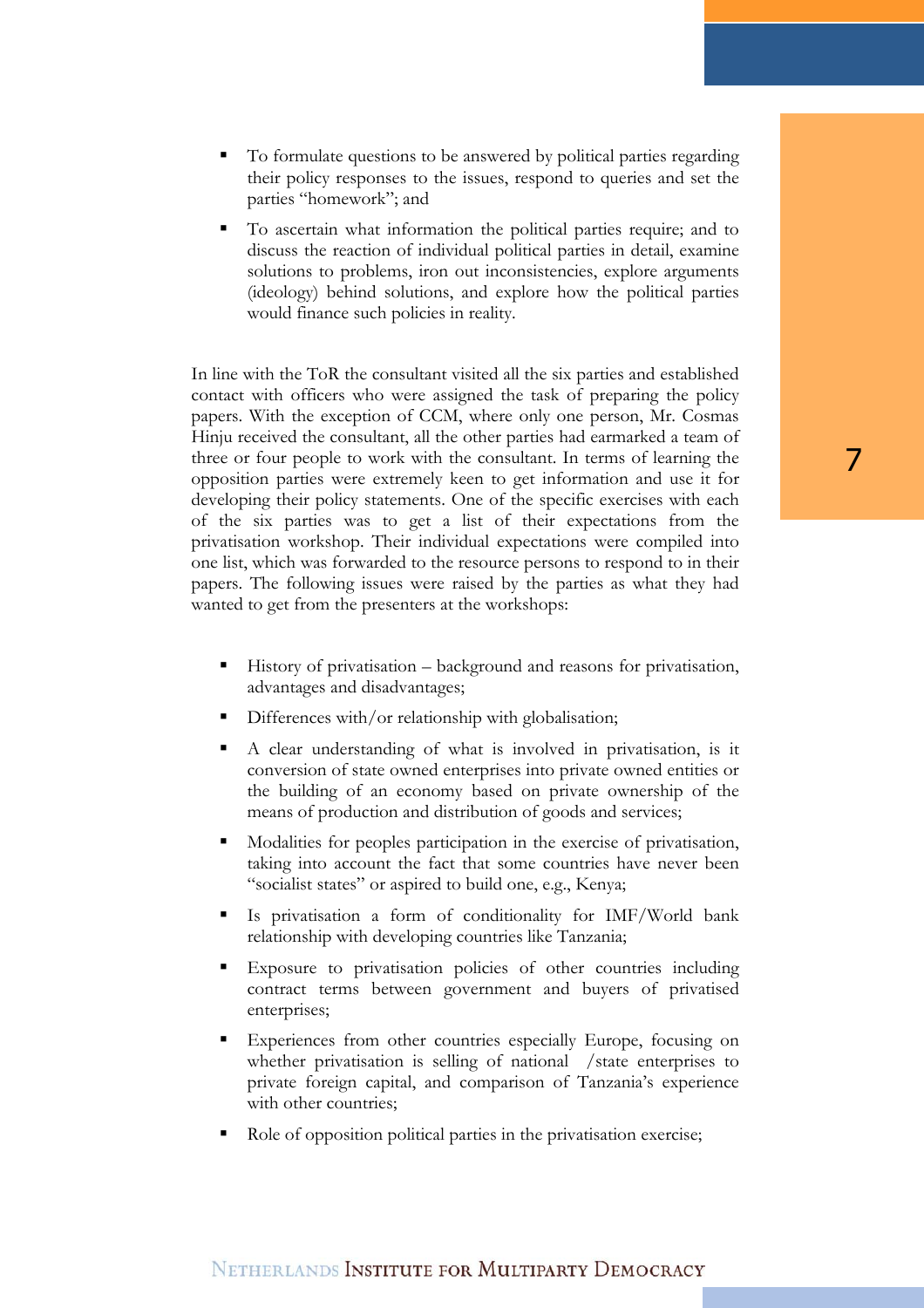- In what specific ways could privatisation be viewed as helpful in strengthening the economy in general and alleviating poverty in particular;
- Main problems encountered in privatisation and concrete examples of success stories; and in specific terms the presenters from Tanzania had to address or give:
- (i) Post-mortem analysis of PSRC and its activities in Tanzania, (ii) relationship between PSRC and the Investment promotion Centre, (iii) to whom is PSRC accountable given the fact that Parliament has had in recent days complained but without remedial action;
- PSRC what is Tanzania doing, are there guidelines or policy that is being followed, and any concrete evidence of success; and
- The workshop to serve as a forum for discussing privatisation and adopt concrete resolutions to be forwarded to the government for action.

Each of the six participating parties was given documents (some downloaded from various websites) and papers specifically prepared for the workshop. The following is a list of some of the papers/documents and topics contained therein:

| Paper/Document                                             | Contents/topics                                                                                                    |
|------------------------------------------------------------|--------------------------------------------------------------------------------------------------------------------|
| To privatise or not to privatise<br>(IEA monograph No. 4)  | Introduction;                                                                                                      |
|                                                            | Why we need private<br>sector<br>participation in the water sector;                                                |
|                                                            | Critical issues about private sector<br>participation;                                                             |
|                                                            | Why we oppose privatisation, or the<br>lease of public assets in the water<br>sector to foreign private companies; |
|                                                            | Private sector participation in urban<br>water supply in Ghana-the planning<br>and planning control perspective;   |
|                                                            | Evidence and lessons mainly from<br>Africa (Ivory Coast, Guinea,<br>and<br>Senegal)                                |
| Tanzania<br>Guide<br>Investors<br>(PSRC information paper) | Privatisation process and procedures                                                                               |
| Privatisation in Tanzania (PSRC                            | The need for privatisation $-$ why it is                                                                           |
| paper from its website)                                    | necessary;                                                                                                         |
|                                                            | Historical perspective – how it started                                                                            |

8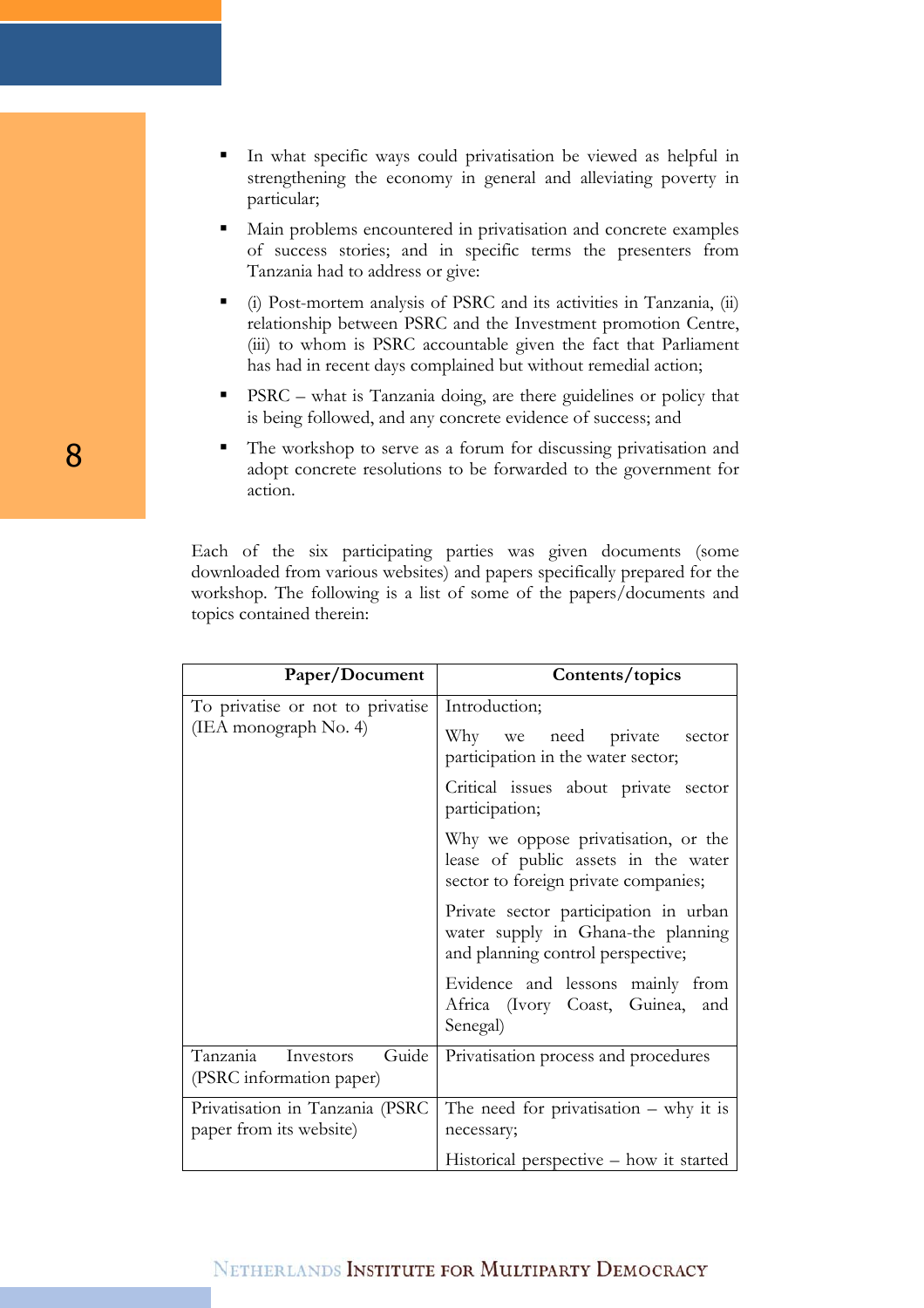|                                                                                                                                               | in Tanzania;                                                              |
|-----------------------------------------------------------------------------------------------------------------------------------------------|---------------------------------------------------------------------------|
|                                                                                                                                               | Objectives of privatisation - what we<br>want to achieve;                 |
|                                                                                                                                               | Privatisation policy - what are the<br>guiding principles;                |
|                                                                                                                                               | Privatisation strategy - which way,<br>what options are there;            |
|                                                                                                                                               | Privatisation process and methods -<br>how it is done;                    |
|                                                                                                                                               | Ownership and control –<br>why<br>ownership is an issue;                  |
|                                                                                                                                               | Valuation – which one and why we<br>need to have one;                     |
|                                                                                                                                               | Fears about privatisation – myths and<br>reality;                         |
|                                                                                                                                               | Incentives to investors – everybody<br>else is privatising, why Tanzania. |
| Privatisation and foreign direct<br>mainland<br>in<br>investment<br>1992-1998<br>Tanzania<br>(CDR)<br>Working Paper Subseries No. iv<br>99.1) | Introduction;                                                             |
|                                                                                                                                               | FDI in general;                                                           |
|                                                                                                                                               | Actual sales and investments, 1993-98                                     |
|                                                                                                                                               | Conclusion                                                                |

The said papers were to some parties an eye opener, as they did not have any materials related to the subject before. The consultant, together with the party team members for the preparation of the respective party policy papers held frank discussions (unlike last year when some parties had reservations about the impartiality of the consultant) and the parties prepared themselves very well for the workshop and later the TV debate. Attendance was good with each party (except CCM – the ruling party) being represented by at least two people. The government was also well represented by a delegation from the PSRC including the Executive Chairman and legal counsellor.

As stated above workshop participants were treated to a well-prepared ensemble of papers starting on day one with the international presenters and in day two the Tanzanian experience. A summary of the workshop proceedings has already been submitted to IMD in a separate report.

# 9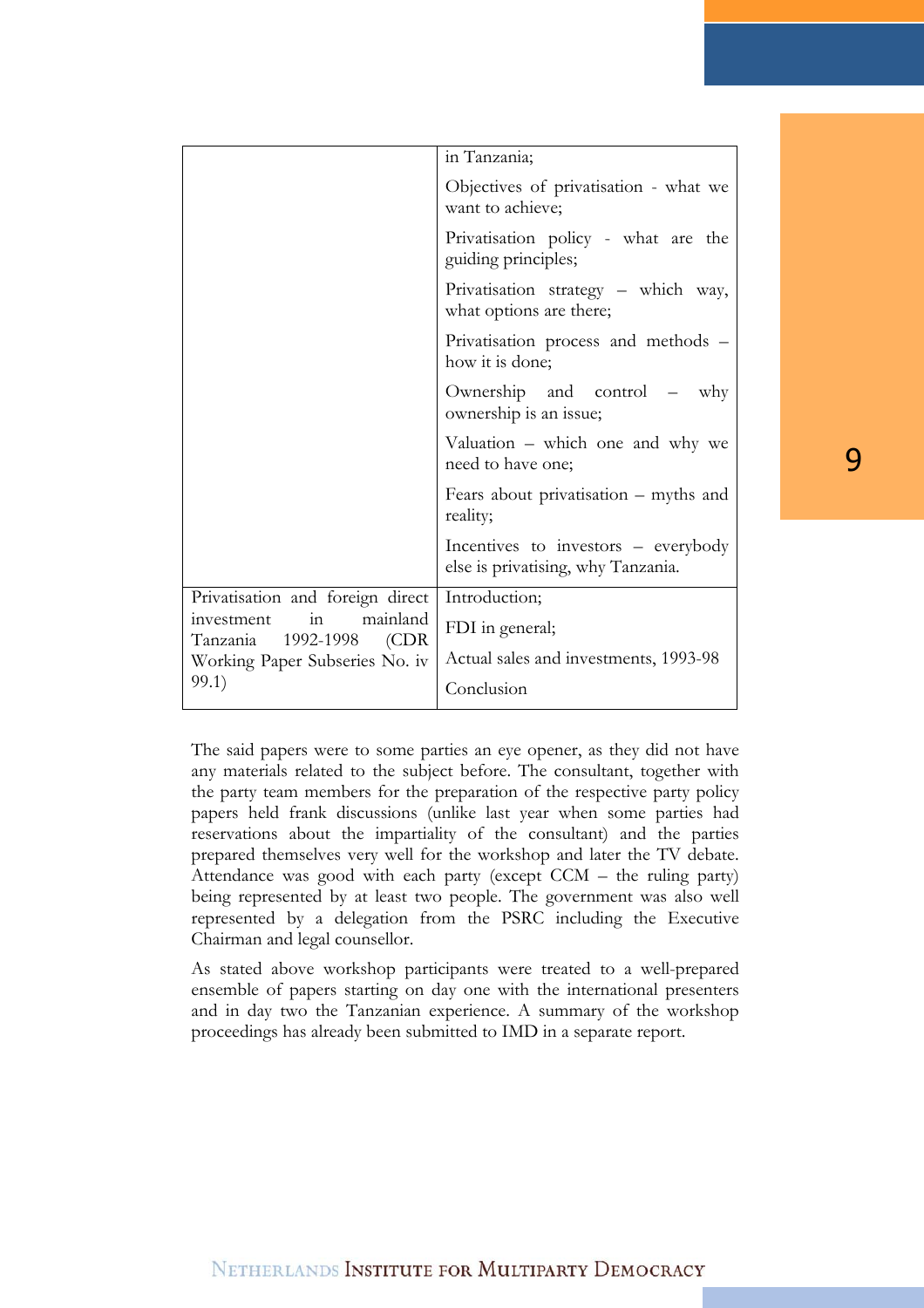We can only state here that the major objective of the workshop was met, and, leaders of the political parties that were present at the workshop had been exposed to a number of key issues regarding privatisation. These included the following:

- The rationale for privatisation and the need to have a policy and legislation in place before embarking on the process of privatisation;
- Lessons and experiences in the World Bank, South Africa and the rest of Africa emphasizing the fact that there is no universal model for privatisation;
- Many countries lack capacity to negotiate with investors especially in sensitive issues such as lay-offs, among others and, therefore, the need for building capacity because a successful private sector needs a capable state; and
- A comprehensive discourse on privatisation in Tanzania with explanations on such issues as: why privatisation was introduced in Tanzania, formation of the PSRC, privatisation policy, procedures and progress, regulatory mechanisms as well as challenges;

Each presentation was thoroughly discussed by the workshop participants and leaders of the political parties had every opportunity to request clarification from the presenters. At the end there was at least some common understanding that privatisation is in principle not resisted in Tanzania but the burning question is how the government is conducting the process. Participants raised concern on such issues as:

- Lack of transparency in the whole exercise especially in the privatisation of key institutions such as banks and utilities;
- Benefits accruing to the people and whether or not the people will be able to afford services at higher prices, that is, how the government will ensure the consumer is protected;
- How to prevent corruption in the privatisation exercise when contracts are secretly entered into between the government and investors;
- Growing unemployment as a result of retrenchment of workers from privatised enterprises;
- Privatisation not benefiting local entrepreneurs but favouring foreign capital and particularly from one country – South Africa; and
- Loopholes in the regulatory mechanism such that unscrupulous investors are defrauding the government and the development process in Tanzania.

10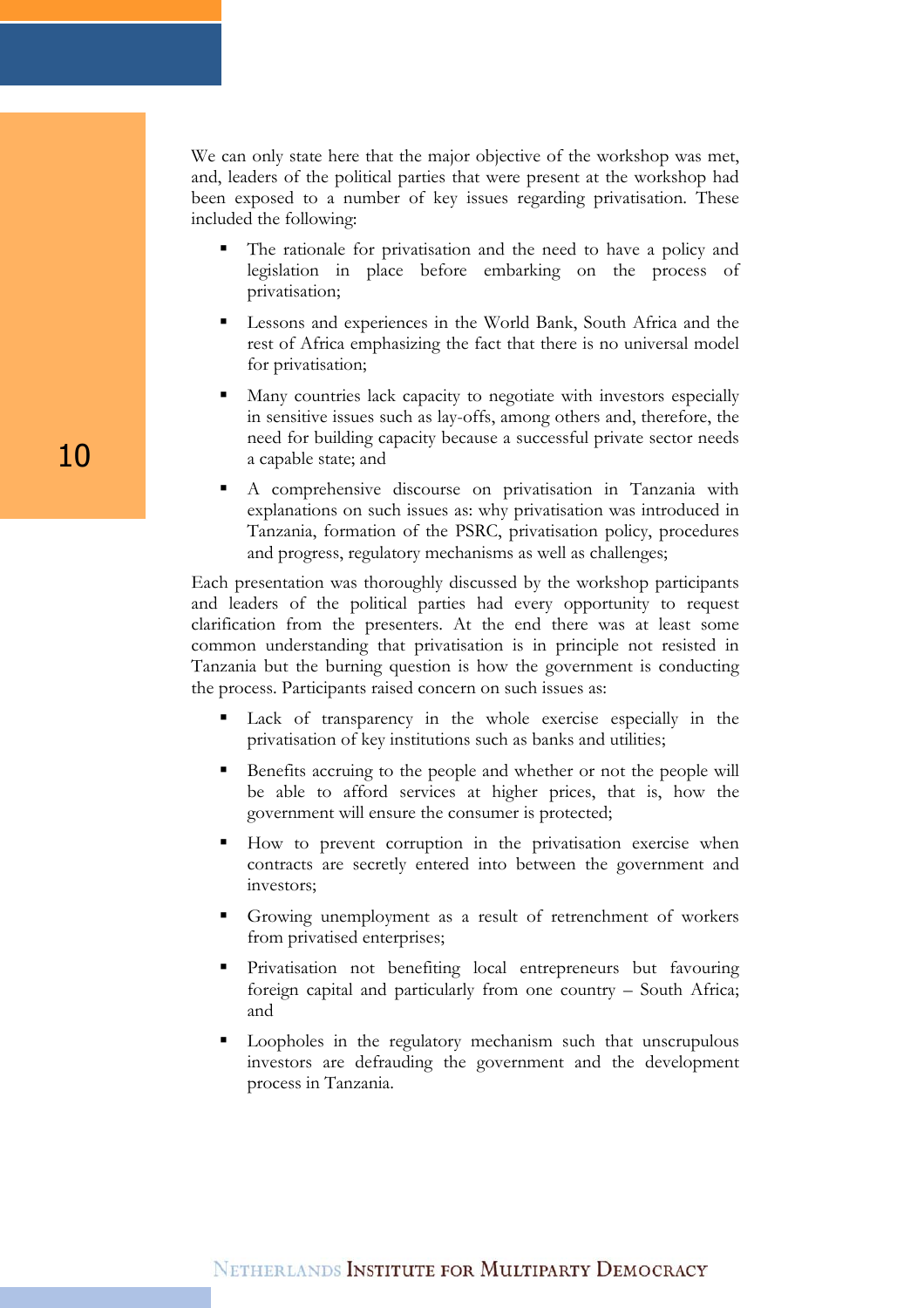# **The TV Debate: Summary**

The Netherlands Institute for Multiparty Democracy (IMD) for the second year running organised and sponsored [in collaboration with Independent Television (ITV) and the British Broadcasting Corporation (BBC)] a TV debate of six political parties represented in the Union Parliament. The theme of the debate was the same as that for the workshop – Privatisation. The major goals for the debate included the following:

- Encouraging political tolerance in practice;
- Assisting the parliamentary parties in formulating or sharpening realistic policies;
- Helping the parties clearly differentiate their perspective ideological emphases and platforms;
- Giving the parties training in and experience of debating and communication skills.

The debate was held as part and parcel of the IMD overall goal of enhancing the process of democratisation through strengthening the capacity of political parties. The specific objective for the 2003 TV debate was capacity building and institutional development.

Six parties took part in the debate with CCM being represented by Dr. Juma Ngasongwa, Minister for Industries and Commerce and the other five (opposition) parties were represented by their respective national chairpersons: Prof. Ibrahim Lipumba of CUF, Augustine Mrema of TLP, John Momose Cheyo of UDP, Bob Makani of CHADEMA, and James Mbatia of NCCR-Mageuzi. Invited participants were carefully drawn from various social groups representing a cross section of the Tanzanian society including government officials (representatives from the PSRC), academics, politicians, private sector representatives, NGOs, women associations, the press and the Registrar of Political Parties as well as prominent individuals. Jan Nico van Overbeeke and Natasha Groom also represented the IMD.

The debate was well advertised by the organisers using every means available including TV, radio and newspapers in both English and Kiswahili. The ads ran for almost a month before 27<sup>th</sup> September 2003. There is ample evidence that the debate was well organised and many people followed the proceedings on ITV and Radio One. Mr. Joseph Warungu of the BBC chaired and moderated the discussion.

### **Preparation and Organisation of the Debate**

The IMD (Natasha Groom) took the overall lead in preparing and organising the debate, which would have not been as successful without her tireless efforts. She almost single-handedly brought all the players together and needless to say organising such an event in a third world setting is not easy, every step is a job in itself. Every step has to be followed up including asking people whether they have received invitation letters and getting their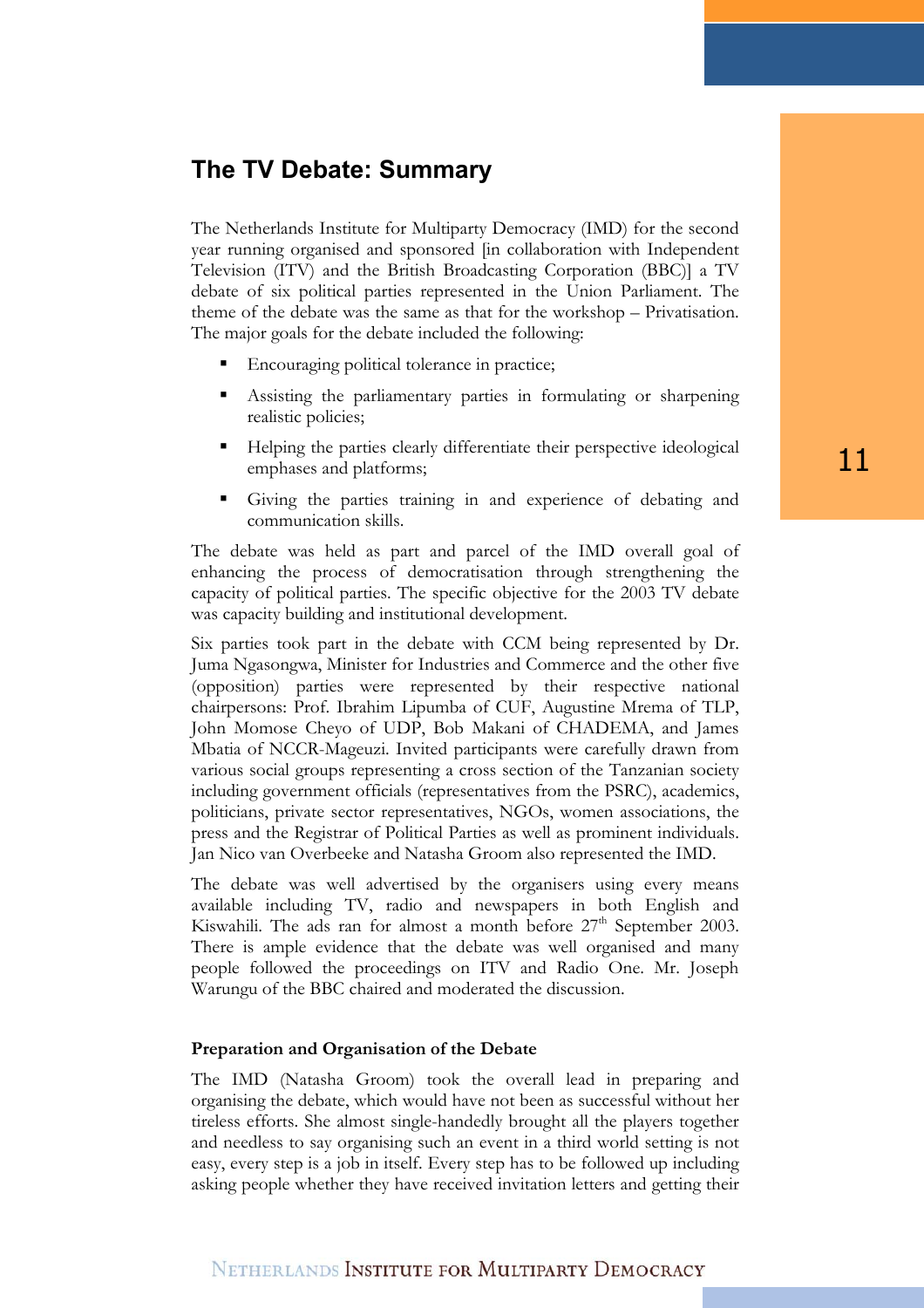confirmation. Mr. Abdu Simba gave Natasha a small hand in delivering some invitations. And the specific role of the consultant was to assist the parties in preparing their policy statements as well as briefing Mr. Warungu on the subject and related matters including formulation of questions for use as guiding points to the discussants. The actual conduct of the debate was the sole responsibility of Mr. Warungu, and, like last year he performed his role very ably.

The party leaders were briefed in advance that each would be given a maximum of four minutes to present their opening remarks. At the end of the round all the speakers would be allowed to ask their colleagues questions or give a rebuttal after which the debate would be open to the floor for questions and/or additions what ever the case would be. It was further agreed that the party leaders would be responding to the issues raised from the floor with interventions from the panellists as well. The schedule was followed as agreed and the discussions were frank, critical and at times humorous as well. Overall, the debate was well conducted and each party as we shall see below tried as much as possible to outshine the others.

#### **Main issues/Observations from the Debate**

The September  $27<sup>th</sup>$  2003 televised debate was the second such debate involving political party leaders in Tanzania. As expected it drew attention not only of the participating political parties but the country as a whole. Viewers and listeners of the radio broadcast had been waiting to see and hear what the party leaders had in store for this democratic innovation in Tanzania. Without doubt all the parties had their own agenda other than debating for the sake of capacity building – they all needed an opportunity and a forum to prove to the people of Tanzania that they care for the interests of the whole of Tanzanian society. Understandably the parties could not desist to use the debate, as a platform for wooing would be supporters for the course in the forthcoming general elections slated for 2005. Overall, the following are issues or observations that could be said to have been the main highlights of the discussion during the debate. First a summary of what each party leader tried to say and secondly, reactions from the floor in a summary form.

#### *a) Political party leaders*

All the party leaders agreed that privatisation was inevitable given the fact that the *Ujamaa* policy and state owned enterprises had driven the Tanzanian economy to a dead end. They also agreed that given the forces of globalisation the Tanzanian state was hard pressed to change its socioeconomic and political stance and adopt a market economy as well as its political equivalent – plural politics – which entails among other things structural changes in the way the economy is run and managed. As stated above each party therefore wanted to explain what it thought about privatisation and the best way ahead.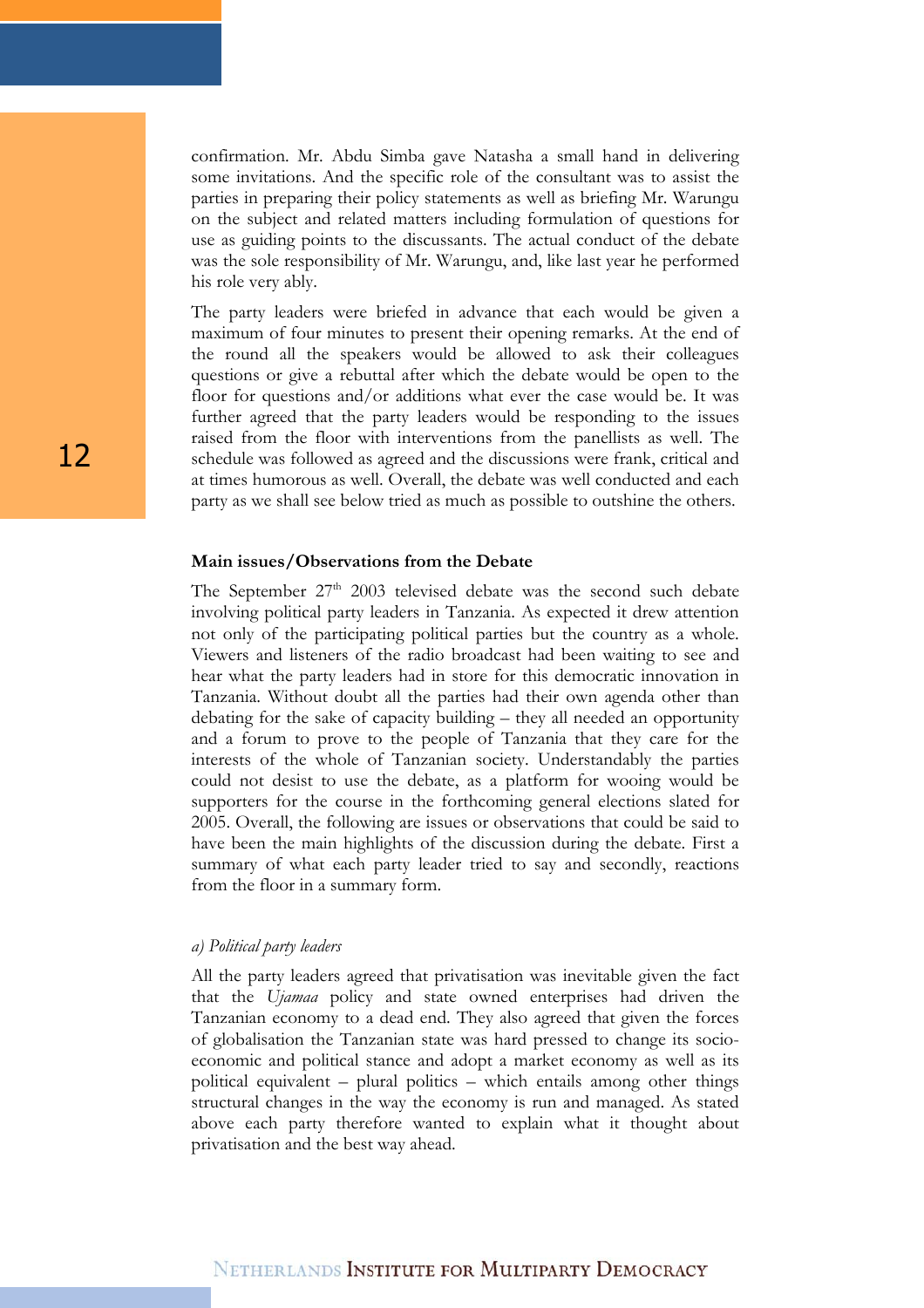*Chama Cha Mapinduzi (CCM) – the ruling party:* the main agenda of the ruling party (CCM) was to defend its record on privatisation especially with regard to how it has conducted business and the advantages to the Tanzanian people. In that regard Dr. Juma Ngasongwa was quick to point out that privatisation has not only enabled the Tanzanian government to do away with subsidies to parastatal companies but in actual fact has created 67, 000 new job in the market.

*Civic United Front (CUF) – an opposition party*: the main concern of CUF was an unacceptable poverty levels and the suffering of Tanzanians. Professor Lipumba, Chairman of the CUF had serious reservations with the government estimate of per capita income of Tsh. 330 (33(US cents) per day was not enough to feed a person. He also hit at the government's failure to curb rising unemployment as a result of poor privatisation strategy.

*NCCR-Mageuzi (NCCR) – an opposition party:* at the core of James Mbatia's remarks were two related issues. The first related to procedure and the second accountability. He remarked that in the past any policy with the kind of national impact as privatisation would have first been discussed by the public to reach a consensus. This did not happen with privatisation in Tanzania. He therefore had serious reservations with transparency. Secondly he blamed inappropriate appointments to managerial posts of people who had messed up with parastatals without being accountable and in the final analysis passing the burden to Tanzanians to pay in the form of selling the state enterprises to foreigners at a throw away prices. He accused the government of irresponsibility.

*Tanzania Labour Party (TLP) - an opposition party:* the central theme of Augustine Mrema's presentation was corruption in high place and he accused the president of accepting a gold ingot at an opening ceremony of one of the new mines in Tanzania and keeping it for himself. Mrema's main thesis was that privatisation is failing because leaders take bribes from investors. He explained further by citing unfair labour legislation, which gives foreign employers total control over local labour without regard to security of employment.

*United Democratic Party (UDP) – an opposition party:* the Chairman, Mr. John Cheyo blamed the government for failing to enable Tanzanians to make money. He cited a number of examples where the government has not facilitated *wananchi* (the citizens) to acquire loans through, for example, using the land as collateral. He blamed bad government policy and legislation in that regard. He cautioned that Tanzania would remain poor if the current privatisation process does not take special cognisance of the plight of ordinary Tanzanians.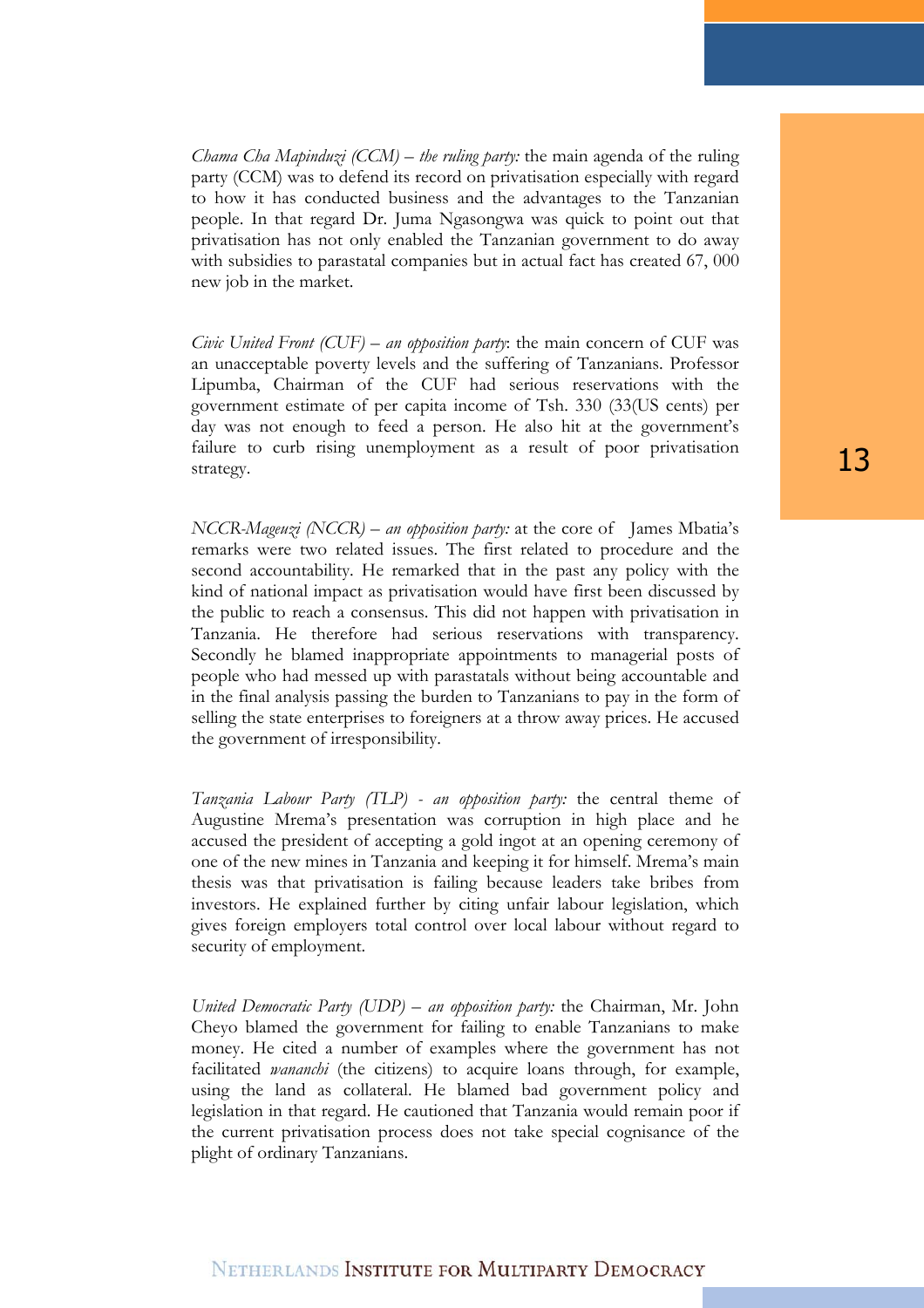*Chama Cha Demokrasia na Maendeleo (CHADEMA) – an opposition party*: The CADEMA Chairman was blunt in raising his concern over how the government has conducted the privatisation exercise. He expressed disquiet for the CCM national chairman, President Mkapa not coming to the debate for a second time in a row. His argument was that bad CCM policies including the way they (CCM's government) are handling privatisation are responsible for the economic ills afflicting Tanzania.

#### *b) Contributions from the floor*

The participants from the floor supported most of the observations and concerns raised by the opposition political party leaders. Rather than directing most questions to the ruling party representative, as was the case in 2002, the contributions from the floor raised some interesting issues in general and gave advise to the government on a number of issue. Almost all the speakers cautioned the government to be careful as they likened privatisation to a monster that will gobble up the entire nation. Most said privatisation kills employment, pushes the national economy backward as parastatals are sold to foreigners, mostly from South Africa at a throwaway price. They said the sales agreement should be more transparent as currently too much secrecy surrounds the whole process. In summary contributions from the floor suggested, among others, the following:

- 1. Agreed that privatisation is now a necessity and that deliberate efforts must be made to ensure that major means of production must be owned by Tanzanians and not by foreigners.
- 2. Privatisation agreements lack transparency, which is the main pillar of democracy. In this regard it is necessary for the government to conduct the privatisation exercise democratically, and ensure that the revenue collected from the sale of parastatals goes to the right coffers.
- 3. Privatisation has bred industrial disputes, retrenchment and people losing jobs due to the introduction of modern technology. One way to solve this problem is to establish a fund from the proceeds of selling parastatals that could be used to empower Tanzanians.

#### *c) Impressions from the press and general public*

It is not easy to say for sure that the debate had an immediate impact on the people and the way they see their political leaders. What can be said with certainty is that the debate has contributed substantially in building a culture of dialogue between the ruling party and the opposition parties as well as the need to discuss issues of national importance. The press did a good job to report the deliberations and carried several leading stories on front pages and editorials in the mass circulating English and Kiswahili newspapers. Even two weeks after the debate newspapers still carried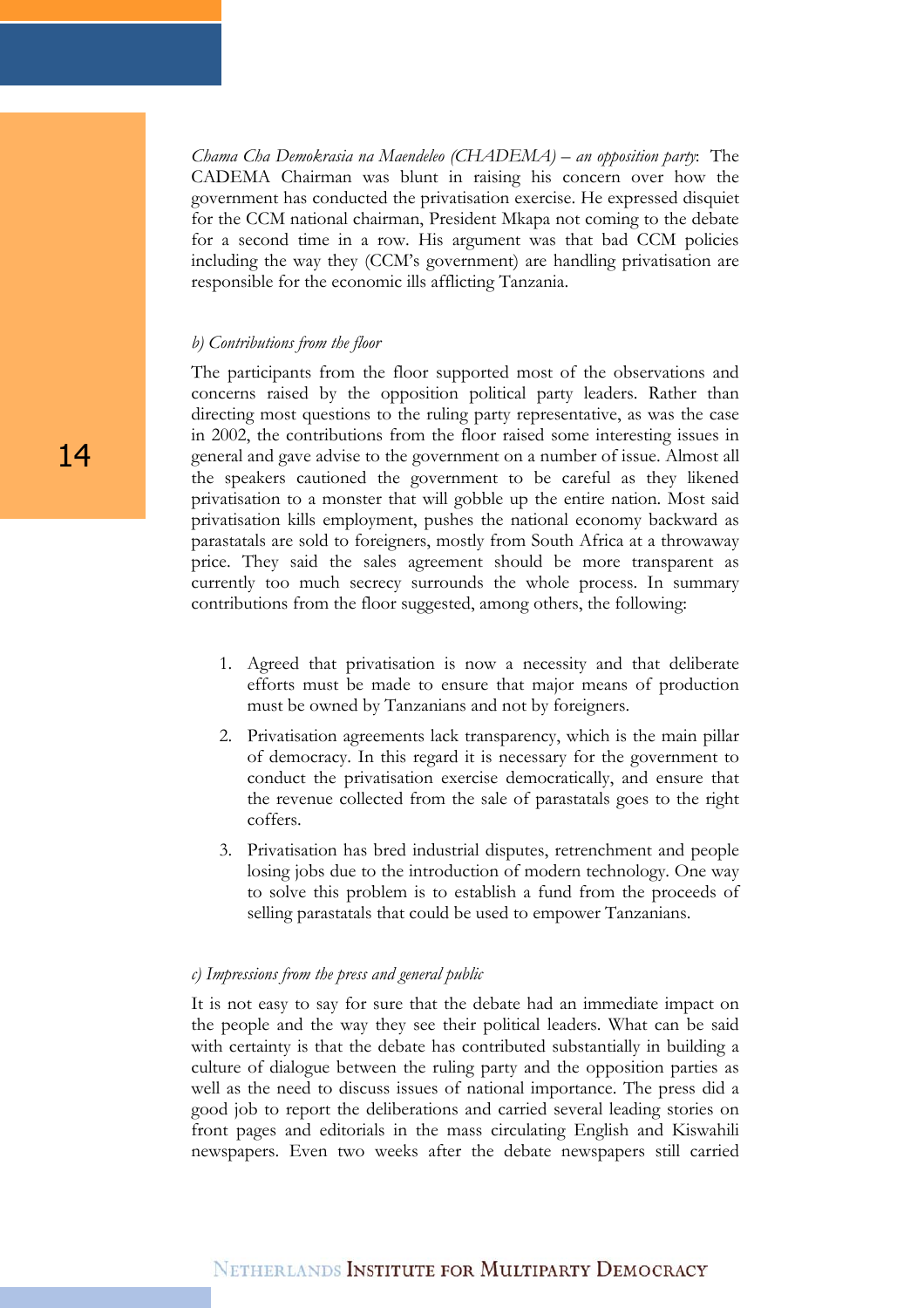articles on privatisation thanks to the debate. We can cite the following examples:

- 1. The Express of October 16 22, 2003 carried two articles one with the title *Privatisation: The Critics have a point*, and the other was *Privatisation: Opposition's new election ploy*.
- 2. The African of October 9, 2003 had a full-page article with the title *A long way to the State House*.
- 3. The East African of October  $6 12$ , 2003 had one of its columnists discussing the presentations of the party leaders in an article entitled *If CCM Looks Bad, Regard the Opposition*…

There is no doubt therefore that the debate was widely reported in the media and there is every reason to believe that the debate has stimulated further discussions among Tanzanians on various issues regarding the political life of the country. In this regard one can say the debate was a significant event and a step forward in bringing together political leaders from different parties to discuss such an important subject as privatisation.